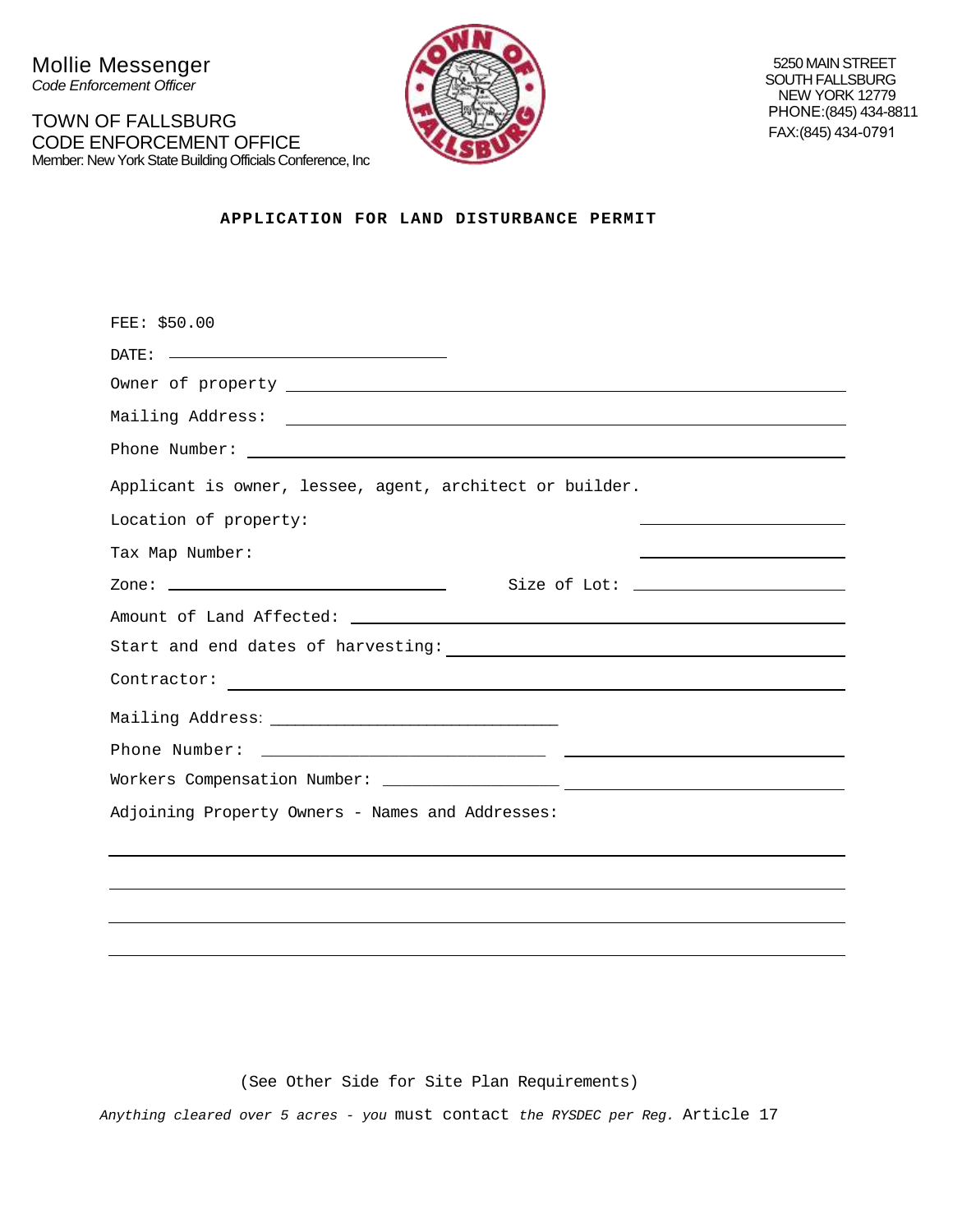## THIS FORM MUST BE FILLED OUT IF YOU ARE GIVING SOMEONE ELSE PERMISSION TO ACT ON YOUR BEHALF DURING CONSTRUCTION

## OWNERS PROXY

(Owner)\_\_\_\_\_\_\_\_\_\_\_\_\_\_\_\_\_\_\_\_\_\_\_\_\_\_\_\_\_\_\_\_deposes and states that he/she resides

at:

And that he/she is the owner of the premises described in the attached application for a building permit/zoning application/planning board application and further states that he/she has authorized to make said application, secure any necessary permits and approvals, call for inspections, and request a certificate of occupancy upon satisfactory completion of the work described in said application.

Date:

Owners Signature

Witness' Signature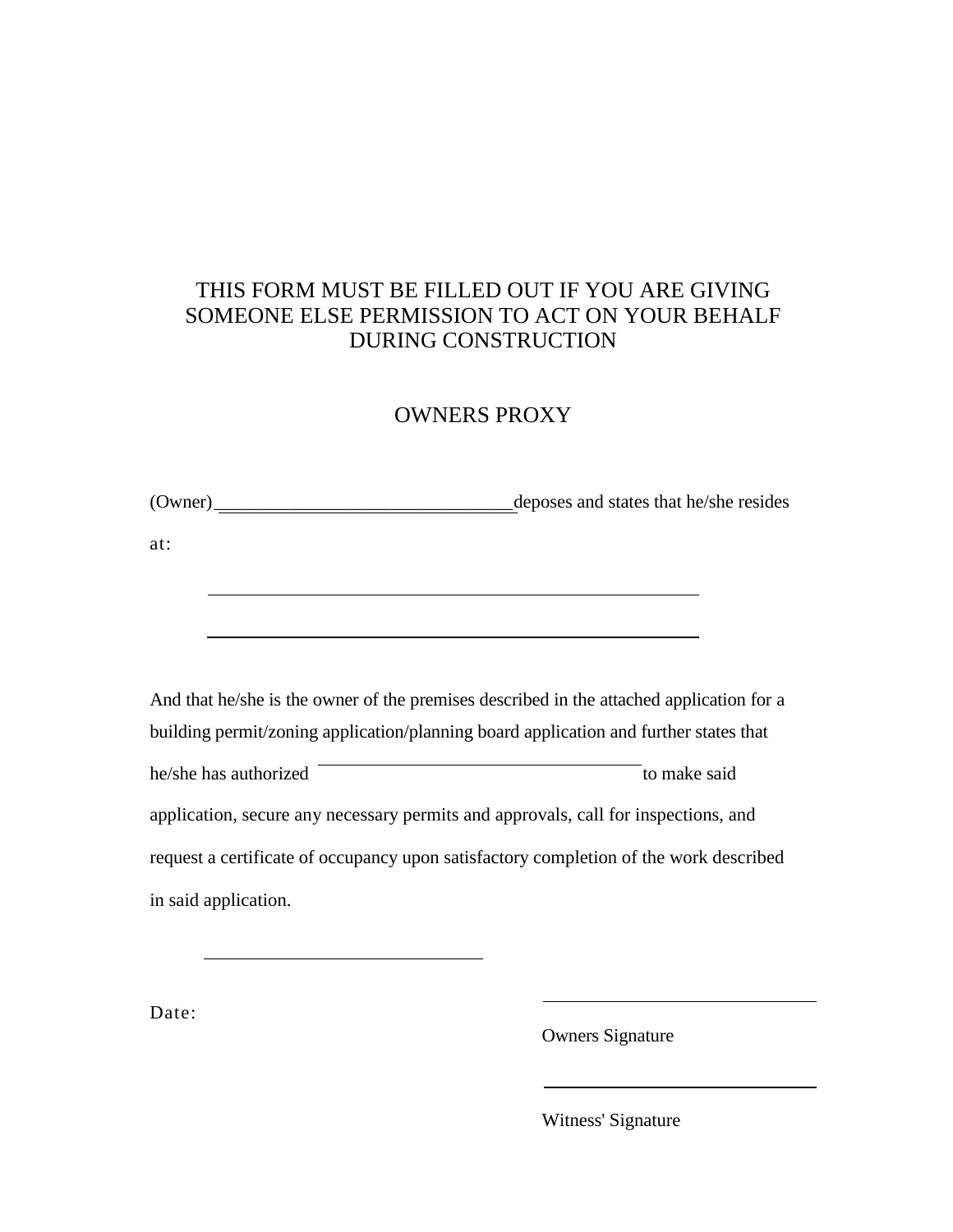

While New York Business Express is designed and developed to support business formation in New York, individual homeowners can file their exemption here as well!

## Followanese

- 1. Go to [businessexpress.ny.gov.](http://businessexpress.ny.gov/)
- 2. Select Log in/Register in the top right-hand corner. A [NY.gov](http://ny.gov/) Business account is required, even though you are an individual.
- 3. If you do not have a [NY.gov](http://ny.gov/) business account, go to step 4 to set up your account. If you have a [NY.gov](http://ny.gov/) login and password, go to step 14.
- 4. Select Register with [NY.gov](http://ny.gov/) under New Users.
- 5. Select Proceed.
- 6. Enter the following:
	- e First and last name
	- a Email
	- o Confirm email
	- a Preferred username (check if username is available)
- 7. Select I'm not a robot. You may have to complete a Captcha verification before proceeding.
- 7. Select Create Account. If you already have a [NY.gov](http://ny.gov/) account, the screen will display your existing accounts, either Individual or Business.
- 8. (Continued) Do one of the following: a If the account(s) shown is a [NY.gov](http://ny.gov/) Individual account, select Continue. In If the account(s) shown is a  $NY.gov$  Business account, select Email Me the Username(s).
- 1. Verify that the account information is correct. Select Continue.
- 2. An activation email will be sent. If you do not receive an email, see the No Email Received During Account Creation page.
- 3. Open your activation email and choose Select Here. Specify three security questions. . oSelect Continue.
- 12. Create a password (must contain at feast eight characters).
- 4. Select Set Password. You have successfully activated your [NY.gov](http://ny.gov/) ID.
- 5. Select Go to MyNy: cl At the top of the screen, select Services. © Select Business.
	- / <sup>51</sup> Select New York Business Express.
	- a Select Log in/Register.